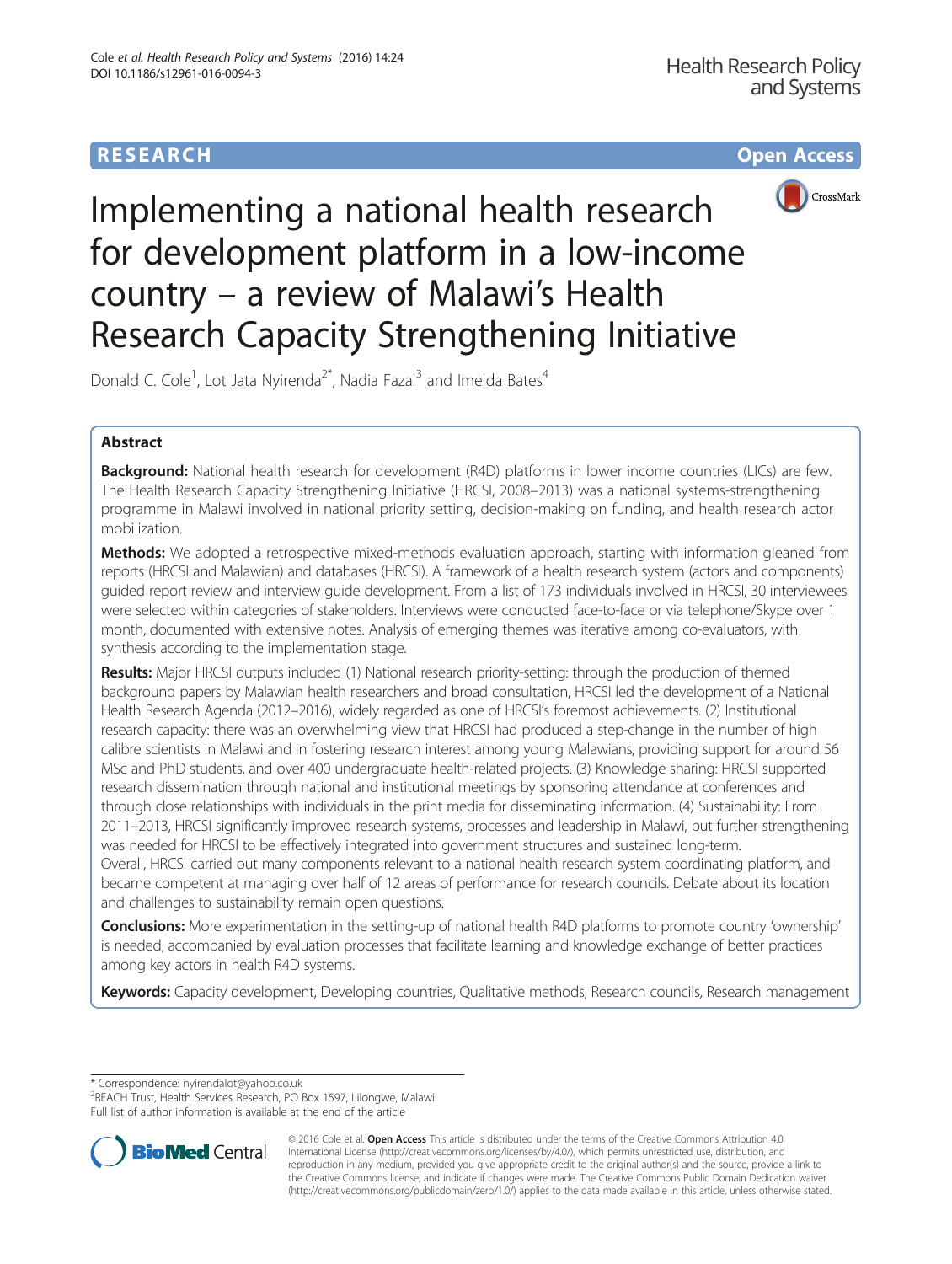### Background

As part of building national health research capacity [\[1](#page-10-0)], both push and pull factors are operating to develop 'country ownership'. Grappling with the global architecture of aid and the different types of aid disbursed, major international funders have explored options for devolution of research priority setting and funding to low- and middle-income countries (LMICs). Additionally, LMIC governments have increasingly been allocating budgets for planning and commissioning of national health research. These governments and initiatives include middleincome countries like Brazil and India, and lower-income countries (LICs) [\[2](#page-10-0)] such as Senegal, which recently created the Fonds d'Impulsion pour la Recherche Scientifique et Technique [[3\]](#page-11-0). Stakeholders from donor countries are increasingly working alongside LMIC colleagues to set research priorities [[4](#page-11-0)], track research funding [\[2\]](#page-10-0), and promote knowledge translation [[5](#page-11-0)].

For many countries, research capacity strengthening is seen as integral to the development of science, technology and innovation (STI) for broader development purposes, with a range of legal, organizational and operational policy instruments ([\[6\]](#page-11-0), p. 25). Increasingly, oversight of such functions and policies has been placed with national councils of science and technology, sometimes referred to generically as science granting councils [[7](#page-11-0)]. Core functions of such councils have included research grant disbursements, though many have engaged in a wide range of activities relevant to strengthening capacities of the broader STI system ([\[7\]](#page-11-0), p. 10). Based on different historical legacies, sectoral mixes, extent of international versus national funding, and approaches to governance and innovation, the organizational structures and mandates of these councils can differ dramatically [\[7\]](#page-11-0).

As platforms for implementing research for development (R4D), such councils and their programs have faced challenges. Some challenges are inherent in the development of the broader national STI system [[6\]](#page-11-0), as exemplified by the experience of health research priority setting in Tanzania: "As countries increase their investment in research, it is essential to increase investment in research management and governance as well, a key and much needed capacity for countries to make proper use of research investments" [[8\]](#page-11-0). Other challenges are more relevant to national health research system development efforts which must grapple with mapping existing health research capacity, aligning research allocations from multiple sources with national health needs, and balancing technology development versus health services research [[9](#page-11-0)]. A consultation among Western Pacific countries and their research funders brought forth "the need to invest more in essential health research and management functions, including establishing publicly accessible web-based national health research registries for prospective registration of health research, setting up systems to archive and share health research data, and improving the governance of research ethics committees" [\[10\]](#page-11-0).

This paper is a case study describing one science granting council which operated as a platform for prioritizing, financing and managing health research and development – the Malawi Health Research Capacity Strengthening Initiative (HRCSI). The conception of HRCSI began in 2005 with a scoping and design mission led by three agencies: the United Kingdom Department for International Development, the Wellcome Trust, and the Canadian International Development Research Centre. The mission found that few Malawian institutions were performing research, and research which was being performed was mostly through externally funded individual fellowships or northern institution-led consortia; there was no cohesive national approach to health research. In 2006, the three agencies approached the Government of Malawi to set up a Task Force to develop a proposal for the establishment of a Malawian organization to focus on national research funding. A group of 'elders' identified 12 people, representing government, research institutions and civil society, to form the Task Force. Following a broad and inclusive consultation process within Malawi, and with counterparts from a sister project in Kenya, a proposal was submitted to the funders in 2007 (see key events in Table  $1$ ).<sup>1</sup> A funders' steering group was established and HRCSI incubation started (Box 1). As the National Commission on Science and Technology (NCST) was just being established and did not have the capacity to host the HRCSI, a Malawi-based organisation, Liverpool Associates in Tropical Health Malawian subsidiary, LATH UMOYO, was appointed to manage a 2-year incubation period, during which the systems required for grant making could be set up and the awarding of grants initiated.

The NCST commissioned the authors to conduct a review of HRCSI implementation [\[11](#page-11-0)] with the purpose "to document the performance and impact of HRCSI, and to note successes, challenges and lessons learnt in order to inform future health research capacity strengthening activities in Malawi and in other contexts." Given the limited evidence on appropriate ways to review national health research for development (R4D) platforms and the dearth of published evaluation tools, we treated this review as research. This paper describes the instrument development, interviewee selection, data collection and qualitative analysis methods. It shares key results, discusses these in light of other LIC science research council efforts and suggests lessons for the implementation of health R4D platforms.

# Methods

# Design

This is a retrospective mixed methods review.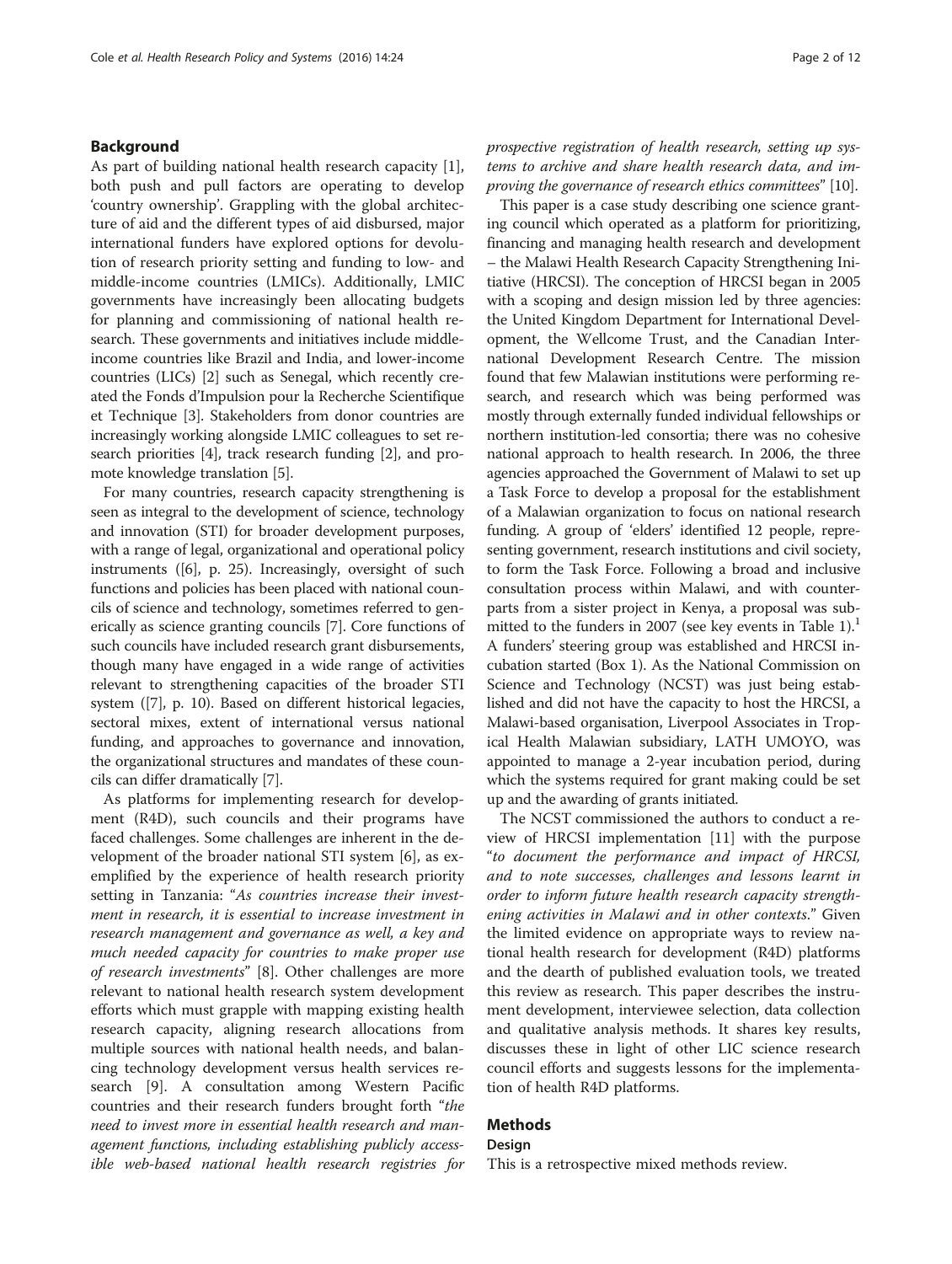<span id="page-2-0"></span>Table 1 Key events in development and implementation of the Malawian Health Research Capacity Strengthening Initiative (HRCSI)

| Year              | 2005                                       | 2006                                                                       | 2007                                  | 2008                                                                                                            | 2009                                                                            | 2010                                                                                              | 2011                                                                                                                                          | 2012                                                    | 2013                                                                                                        | 2014                                                             |
|-------------------|--------------------------------------------|----------------------------------------------------------------------------|---------------------------------------|-----------------------------------------------------------------------------------------------------------------|---------------------------------------------------------------------------------|---------------------------------------------------------------------------------------------------|-----------------------------------------------------------------------------------------------------------------------------------------------|---------------------------------------------------------|-------------------------------------------------------------------------------------------------------------|------------------------------------------------------------------|
| Events            | <b>Funders</b><br>gauge<br>interest<br>and | Malawian<br>Task Force<br>consults and<br>develops<br>feasibility proposal | Initial<br>proposal<br>to.<br>funders | HRCSI starts incubation<br>with Steering Group<br>(funders) and initial<br>project implementers<br>(LATH UMOYO) | Amended<br>version of HRCSI<br>proposal funded<br>and initiation of<br>granting | <b>NCST</b><br>established<br><b>HRCSI</b><br>restructured,<br>secretariat<br>under NCST<br>Board | Extra support and accountability<br>mechanisms introduced for<br>financial and project<br>management; proactive media<br>engagement initiated | National<br>Health<br>Research<br>Agenda<br>promulgated | HRCSI developed<br>quidelines for grant<br>schemes National<br>meeting with<br>presentations by<br>grantees | Consolidation<br>phase ends<br>and external<br>funding<br>ceased |
| Grants<br>awarded |                                            |                                                                            |                                       |                                                                                                                 |                                                                                 |                                                                                                   |                                                                                                                                               |                                                         |                                                                                                             |                                                                  |

LATH UMOYO, Liverpool Associates in Tropical Health Malawian subsidiary; NCST, Malawi National Council of Science and Technology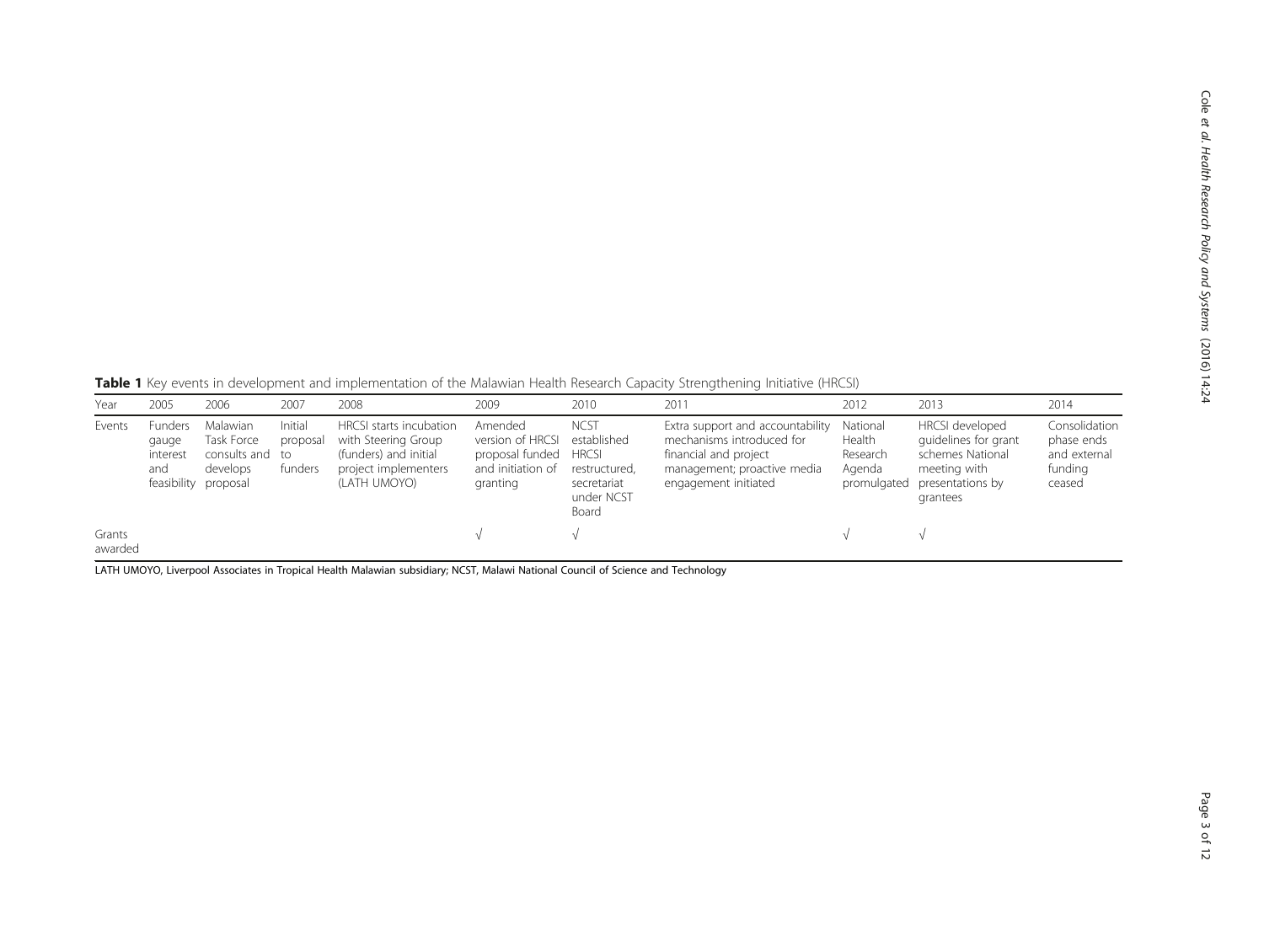Box 1. Malawi's National Commission for Science and Technology (NCST) and the Health Research Capacity Strengthening Initiative (HRCSI) The NCST was included in the Science and Technology Act (2003) and founded with a Cabinet directive (2008) as a parastatal organization of the Government of Malawi based in Lilongwe. NCST's purpose is to provide science and technology to the government and to address the existing fragmentation of research efforts and research knowledge across the country in order to accelerate the socioeconomic development of the nation and to improve the quality of life of its people. The NCST Board includes a representative from the Ministry of Health. HRCSI was a 5-year (2008–2013) programme, which aimed to achieve "strengthened health research capacity for the generation of scientific knowledge and improve its use in evidencebased decision making, policy formulation and implementation." HRCSI was a £10,000,000 programme, jointly, and approximately equally, funded by the Wellcome Trust and the United Kingdom Department for International Development. HRCSI's goal, as set out on the NCST website ([http://www.ncst.](http://www.ncst.mw/?s=hrcsi&x=0&y=0) [mw/?s=hrcsi&x=0&y=0](http://www.ncst.mw/?s=hrcsi&x=0&y=0)), was to "strengthen national environment for generation of multi-disciplinary research and its uptake to inform policies and interventions…and health of individuals." Its expected outputs were: • Improved regulation and co-ordination of national health research

- Enhanced institutional capacity for high-quality multi-disciplinary health-related research studies
- Effective sharing of scientific knowledge
- Evidence-based policy and programme formulation

## Documentation collection

In addition to material available on websites, HRCSI staff provided any versions of proposals, reports on the national research agenda, annual monitoring and evaluation reports by HRCSI, prior independent evaluations, and programs of dissemination conferences organized by HRCSI ( $n = 21$ ). Further, they shared with the review team data files of all project topics and awardees, both

individual and institutional, throughout HRCSI's granting history (2009–2013).

#### Framework of key actors and components

The review framework was grounded in a theoretical understanding of the key actors (equivalent to stakeholders and consistent with social actor theory) and components in an optimal health research system, derived from relevant academic and grey literature [\[1,](#page-10-0) [12](#page-11-0)–[14](#page-11-0)]. We recognized that actors would vary by the level at which they primarily worked, i.e. individual, institutional, national, and/or international levels (see nested ovals in Fig. 1) and the kind of actor they were, i.e. funder, managers, producers or users of research. Knowledge-sharing actors (those who mediate between the funders, managers, producers and users of research) and improvement/ management consultants were understood to act across all of the levels (not shown in figure for simplicity). For actors at each level, we set out key components (Box 2) to orient the document review and interview guide development.

#### Interview guide development

Review of the collected documentation and the personal experiences of two members of the review team through prior work and research with Malawian colleagues helped ground the team's understanding of the health research system in the context of health research and development in Malawi. The full suite of actors and levels were compressed to five different categories for interview guide development:

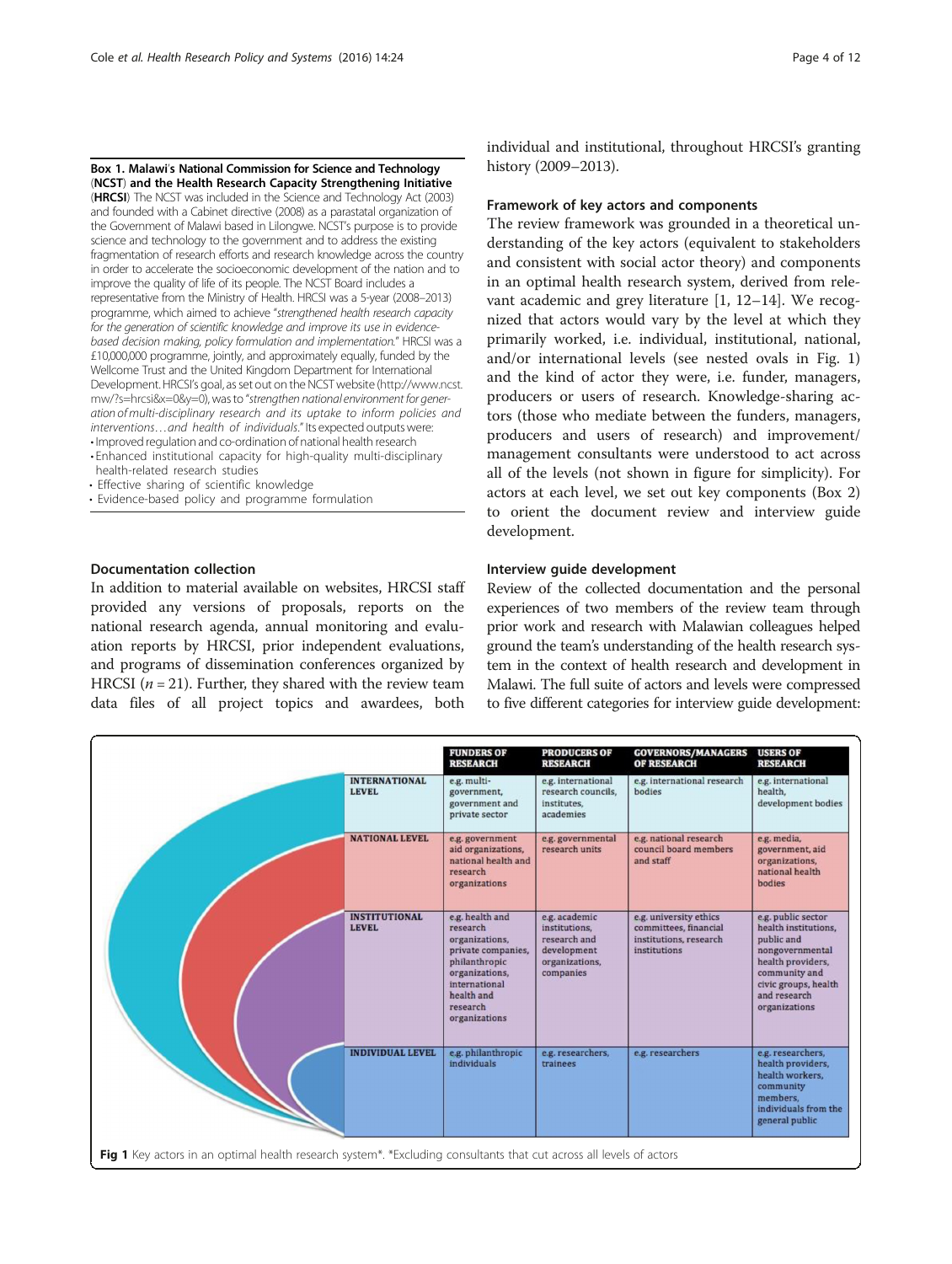#### Box 2. Key components for actors at each level of an optimal health research system

International Collaboration, international research networks, external funding, and information sharing/knowledge exchange National Demand for health research, domestic funding, coordination, research networks feedback and evaluation, mission-driven research production, information sharing/knowledge exchange, research use Institutional Critical mass of researchers and staff, leadership, infrastructure, funding collaboration, research ethics research management, feedback and evaluation, and information/knowledge sharing

**Individual** Human resource development, long-term retention, research use and information/knowledge sharing

international funders, national governors-managers, national users, institutional/individual producers, and consultants.

Aspects for questions on each of the components, i.e. processes, progress, strengths/assets, impact and lessons learned, were informed by available literature [[14\]](#page-11-0). Different aspects were prioritized in interview guides for different actors. Finally, previously designed tools to evaluate institutional research capacity [[15, 16](#page-11-0)] influenced the structure of the interview guides and provided additional questions.

### Interviews

The HRCSI secretariat provided a list of 173 individuals who had knowledge of the HRCSI programme. In each of the five categories, one-fifth of individuals were initially randomly selected and contacted to arrange an interview; none outrightly refused. If they were unavailable, the next person on the list in that category was approached, so that at least one person in each category was interviewed. Additional interviewees were purposively selected because of their in-depth knowledge in areas or phases of HRCSI development and implementation not sufficiently covered by interviews to date. Of the 30 interviews completed, eight were women and 22 men, with ages ranging from 20–69. Three were international funders, eight were involved in national research governance-management, three were national research users, 14 were producers of research (five institutional research leaders, four researchers and five research trainees), and two were consultants.

Prior to the interviews, the interviewers (usually two people) agreed among themselves on the topics on which each particular interviewee was likely to be able to provide particular insights. The vast majority (90%) of interviewees gave permission for interviews to be recorded as back-up to written notes taken by members of the interview team. Discussions took place between interviewers immediately after each interview, with the goal of corroborating interpretations.

### Analysis

Preliminary analysis by the interview team was focused on major HRCSI outputs and occurred concurrently with report writing in the field (September–October 2014). During this process, the saliency of project phase, i.e. start-up, re-organization, implementation and planning for sustainability, became apparent. Secondary analysis of the data and double-checking of findings were undertaken by non-field team members, using field notes and available interview recordings. Whenever possible, we triangulated interview responses with documentation across interviewees and/or across team members to improve validity of the results. We sought both commonalities and areas of difference across actor groups, and the consequences of differences. We compiled suggestions by interviewees for mitigation of such consequences and synthesized these with our own analysis based on experience and relevant literature to produce lessons for such R4D platforms in the future.

### Results

#### Start-up

The start of HRCSI coincided with the formation of the NCST. In the longer term, it was planned that HRCSI would be managed within NCST, but initially NCST had no operational budget or financial operating systems and the funders' start-up institutional review had not included an in-depth assessment of the capacity in NCST to utilise the HRCSI project budget. One funder wondered whether there "should have been more time spent on learning by doing instead of on explaining why targets had not been met". Funders previous experience of supporting research centres in Kenya and Malawi was not directly applicable to the national level HRCSI. Coming to grips with the extent of the deficit in existing research systems and financial management capacity meant that attention expanded from technical issues to governance mechanisms. As one governor said, "No one knew their roles and responsibilities". Start-up was fraught with a number of difficulties (Table [2\)](#page-5-0): overambitious output targets, poor communication among agencies, budget reprofiling, continued lack of consolidation of skills and structures in NCST, the loss of key LATH UMOYO staff, jockeying among government department personnel regarding the location of HRCSI, and large salary differentials between NCST and HRCSI staff. From the perspective of funding applicants in Malawi, the weak grant-making and communications processes meant that applicants often experienced delays of over 1 year between being selected for an award and the funds being available. Coupled with the lack of clarity about standards against which applications would be judged, the decision to cancel the third round in 2011 after applications had been submitted meant that "HRCSI lost credibility with stakeholders" (manager).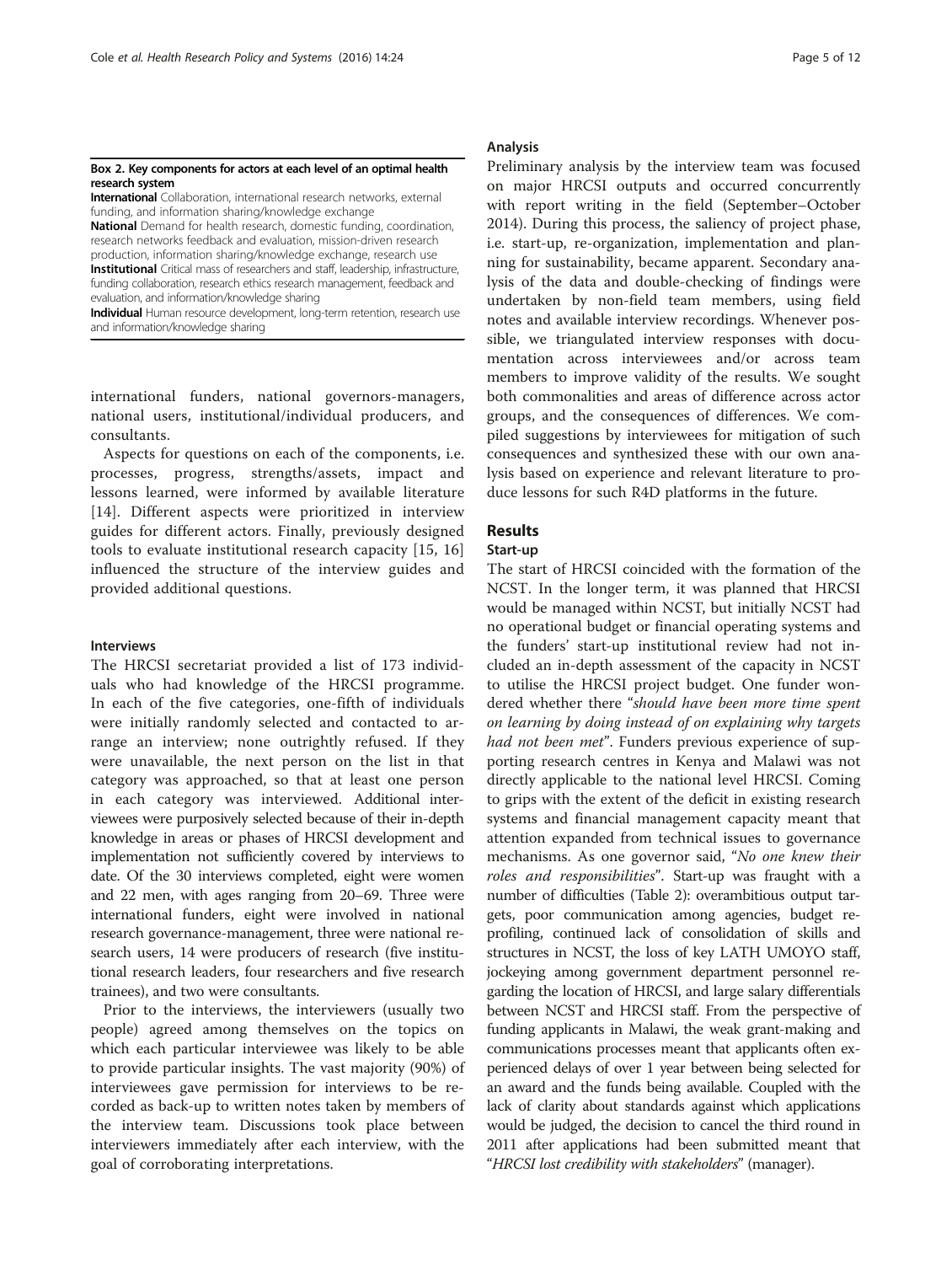#### <span id="page-5-0"></span>Table 2 Differences in perspectives among actors, by phase and consequences

| (a) Among all key actors                             |                                                                                                                                                                                    |                                                                |                                                                                                                          |  |  |  |  |
|------------------------------------------------------|------------------------------------------------------------------------------------------------------------------------------------------------------------------------------------|----------------------------------------------------------------|--------------------------------------------------------------------------------------------------------------------------|--|--|--|--|
| Phase                                                | Difference                                                                                                                                                                         |                                                                | Consequences                                                                                                             |  |  |  |  |
| Start-up                                             | Location of coordinating health research capacity<br>strengthening within government versus outside<br>and within health versus science & technology<br>versus education           |                                                                | Jockeying for location, delays in directorship                                                                           |  |  |  |  |
| Implementation                                       | Grant calls and processes improved over time versus<br>remained non-transparent and halting in process                                                                             |                                                                | Frustrations and delays in implementation                                                                                |  |  |  |  |
| Implementation                                       | Ethics review committees functioning and providing i<br>ndependent review versus compromised with conflicted<br>members and acting as resource generator for institutions          |                                                                | Resentments and labelling of committees as<br>obstacles                                                                  |  |  |  |  |
| (b)Among subsets of actors                           |                                                                                                                                                                                    |                                                                |                                                                                                                          |  |  |  |  |
| Phase                                                | <b>Differences</b>                                                                                                                                                                 | Actors concerned                                               | Consequences                                                                                                             |  |  |  |  |
| Start-up,<br>reorganization<br>and<br>implementation | National politics versus international funder decision-<br>making control                                                                                                          | Funders, research<br>governors and users                       | Stalemates on approvals                                                                                                  |  |  |  |  |
| Start-up,<br>reorganization                          | Fiscal mismanagement versus civil service obstacles versus<br>consultants not keeping an eye on the ball                                                                           | Research producers<br>- institutions.<br>researchers, trainees | Delays in funding flows                                                                                                  |  |  |  |  |
| Implementation                                       | Extended involvement of other institutions in networks<br>versus competition dominated by those already capable                                                                    | Research producers<br>- institutions,<br>researchers           | Some institutions are keen but not funded,<br>areas remain underdeveloped, broader<br>research culture slower to develop |  |  |  |  |
| Implementation                                       | Institutional levies on awards and grants unfair<br>disincentive versus need to fund research management<br>within institutions which primarily rely on student<br>teaching income | Research producers<br>- institutions,<br>researchers           | Some researchers take funds to organizations<br>outside academy                                                          |  |  |  |  |
| Implementation                                       | Researchers not performing sufficient mentorship and<br>training roles versus hard to find time for research with<br>existing teaching loads                                       | Research producers<br>- institutions,<br>trainees              | Interns and trainees not receiving adequate<br>mentorship                                                                |  |  |  |  |

### Reorganization

HRCSI was reorganised in 2010–2011. Systems and processes for soliciting and reviewing proposals, for disbursing funds and receiving reports from awardees were strengthened and oversight for the project was made the responsibility of the NCST Board. HRCSI drew upon expertise and lessons from around the region to reform its operations. Examples include multinational research review panels based on experiences from Kenya, design of the national research agenda and knowledge translation processes from Zambia, set-up of a research registry from Botswana, and advocacy using similarities in the national role of universities with Tanzania. In 2011, a way forward was agreed upon between HRCSI and the funders, mediated by an external consultant, which included reducing the knowledge translation component and recruiting a new project manager with research and management credentials. Contracts were formalised, a bank account was opened and HRCSI was able to demonstrate due financial diligence to the funders. As part of this process, it was agreed that the HRCSI Board should approve the selection of award recipients and financial decisions, but in practice the Board's decisions also had to be approved by the funders. "HRCSI money

comes from the Wellcome Trust [partially] and takes much time" (Research producer). While it was appreciated that the necessary checks and balances should be in place, this cumbersome multi-step process resulted in significant delays in disbursing award funds.

#### Implementation

Following the reorganisation, HRCSI began working on generating its outputs, which included improved research regulation and coordination, enhanced generation of research by institutions, and sharing of new research findings in order to inform decision-making for policies and programmes.

### Priority setting

HRCSI led the development of a National Health Research Agenda [[17\]](#page-11-0), including an up-front set of principles: "country-drivenness, analytical evidence, stakeholder participation, transparency, iterativeness, and value-drivenness". Key activities included establishment of a national task force which identified thematic priority research areas using a Delphi method; selection of consultants who then conducted gap analysis studies (based on literature reviews, key informant interviews and focus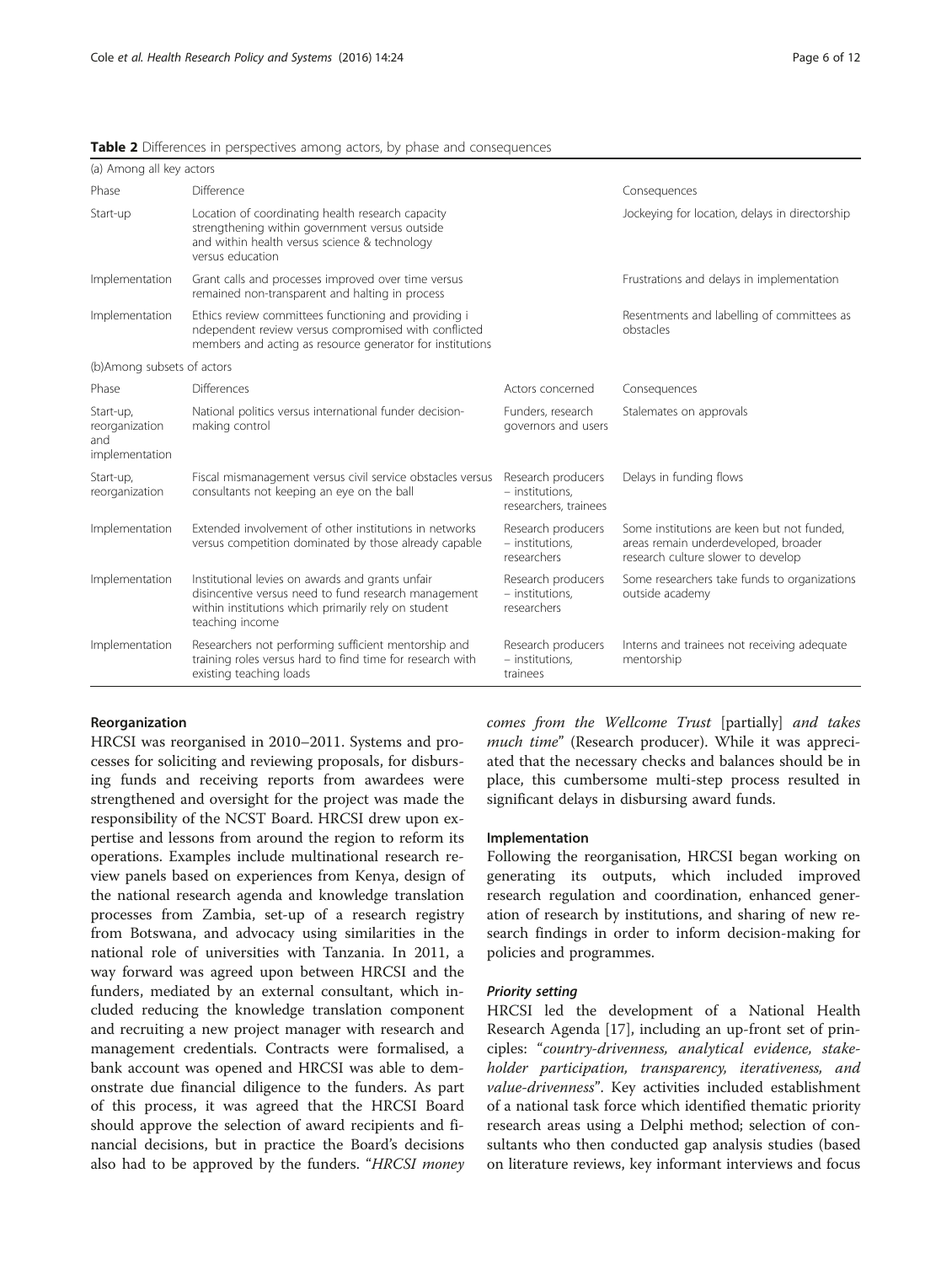group discussions), which were reviewed by priority area sub-groups and then the entire task force; and drafting of the research agenda, commenting by advisors, followed by a national stakeholders' consultative meeting and finalization. Five key criteria were used to assess research proposals submitted to HRCSI against the research agenda: "1. Current and potential burden of disease; 2. Feasibility and deliverability of the research …; 3. Expected impact of the research on policy/decision making/system changes…; 4. Effects on equity and social justice…; and 5. Contribution to research capacity strengthening in Malawi" (MoH, undated). Identified priorities were scored against these criteria (1–5 scale), scores were summed across criteria and the priorities ranked based on the sum.

Many interviewees confirmed that the process of developing the nationally harmonised set of health research priorities was widely known about and supported. A number of interviewees had been involved in the consultation process, including a national research user who said, "The research agenda process and result was very good. There was a start-up committee of very senior people – powerhouses – and then sub committees of others". The 2012–2016 Research Agenda was geared towards obtaining evidence aligned with Malawi's priority needs for health policy and decisionmaking. Researchers felt that their choice of research topics generally took account of the Agenda but noted that funders and researchers themselves also influenced research topics and that the Agenda should not interfere with academic freedom.

#### Registry design and national funding

HRCSI secured a grant through the Council on Health Research for Development (COHRED) Botswana to facilitate collaboration between the National AIDS Commission, the Commission on Health Research for Development, and the University of Malawi College of Medicine to develop a health research information system (Rhinno) to register research protocols and ethics submissions. Initial findings indicated a shift from 2004–2007, when only about 40% of research applications for research in Malawi were headed by a Malawian, to 64% following HRCSI implementation. As the registry is not fully operational, there has been no systematic analysis of research to date in relation to the Agenda. HRCSI also lobbied the Government of Malawi to fulfil the requirements of the Abuja declaration and allocate 2% of national funds to the Science and Technology research fund. In part fulfilment of this obligation, district health managers were advised to include research in their annual plans and budgets.

### Awarding process

Informed by a consultative process, HRCSI offered a wide range of types of awards from travel grants and internships to PhD fellowships and institutional grants.

## "The number of people who have benefitted is high compared to other projects." (Funder)

Almost all interviewees liked this award diversity, though some interviewees proposed that, in the future, HRCSI should consider focusing its efforts only on areas that are not well covered by other funders. Short-term grants were viewed primarily as a public relations exercise and raising awareness of research, while longer-term grants were seen as likely to strengthen research capacity.

All applications were reviewed by panels of HRCSI, Malawian and some international members. Initial complaints by applicants about the HRCSI grant awarding process included difficulties in submitting proposals, lack of acknowledgment of receipt and lack of feedback about unsuccessful applications, lack of transparency and/or consistency in eligibility and selection criteria, lack of notification when funds were disbursed to awardees' accounts, and long delays in getting funds once an award had been made.

"There were problems getting the award letter and funds with over one year between the two. I had to lose some of my existing team due to lack of continuity." (Research producer)

In response to these complaints, from 2012 to 2013, HRCSI developed guidelines for all grant schemes, and produced specific tools for managing various stages of the grant awarding process, including baseline assessment, pre-disbursement, site visits, grantee reports, post award reports and post fellowship reports. Concomitantly, enhanced systems for governance, granting and finance/accounting were developed, as one funder noted,

"The NCST finance and grants management systems have been strengthened with local and regional assistance."

Information and communication technology strengthening included computers and office equipment for the NCST.

"HRCSI is a very important project, especially for IT infrastructure." (Governor)

Manuals were developed for awarding and financing grants. The HRCSI appointed a multi-disciplinary review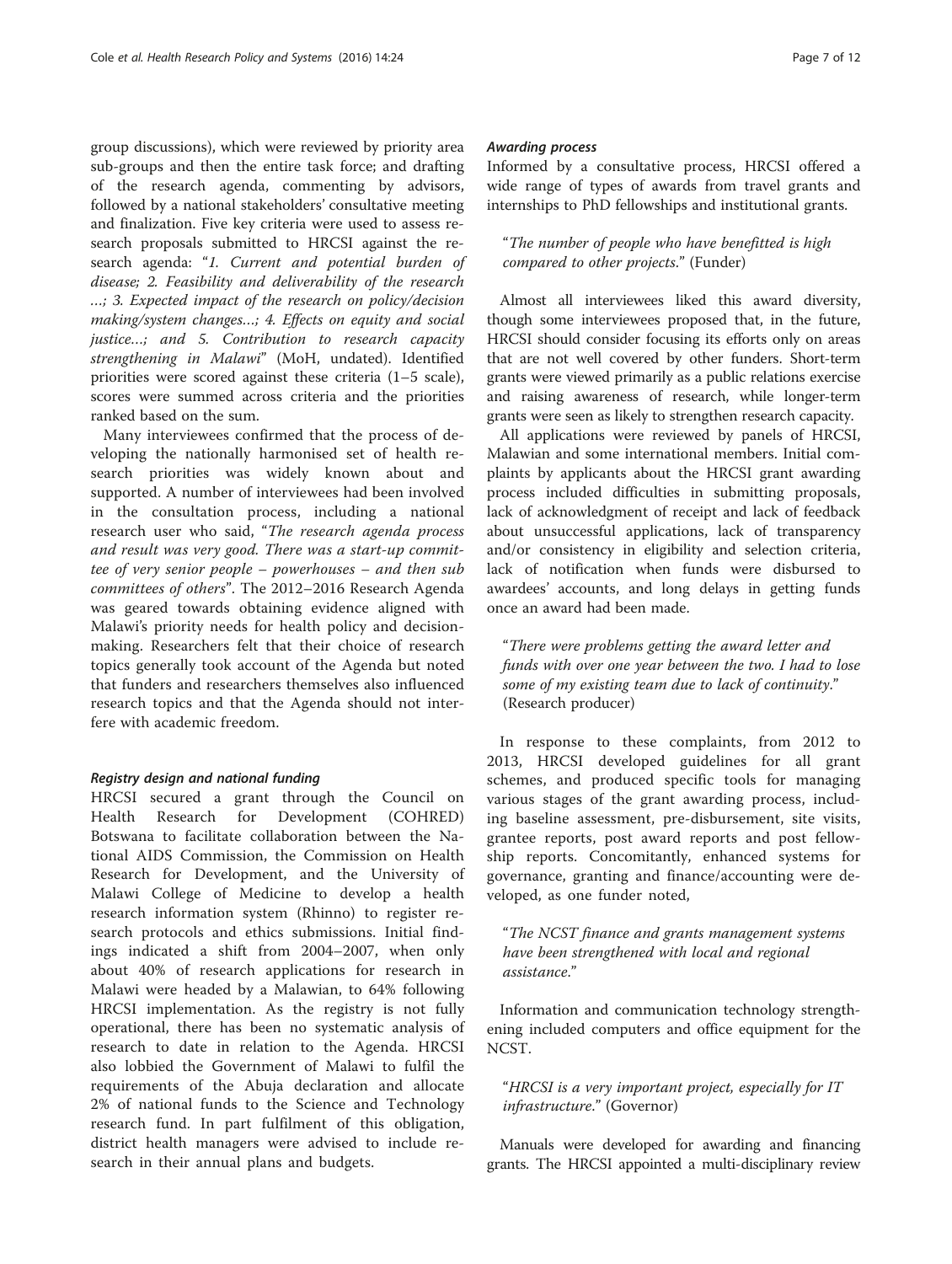committee, which gained considerable experience in reviewing and awarding proposals with these new supports. As a result, Malawi's strengths in biomedical research were extended to more multi-disciplinary approaches, including that for a health and social science network.

"There are now examples of multi-disciplinary work,… which started from a zero baseline." (Governor)

Further, HRCSI supported various international research collaborations.

#### Support to institutions and emerging researchers

Initially, only a few institutions were aware of the HRCSI initiative. From 2011, a pro-active advocacy campaign, including the use of print media for disseminating calls for applications, resulted in a significant boost in enquiries and applications. As one manager noted, "Non academics are asking when the next HRCSI calls are coming out which shows the demand for research". The range of awardees expanded, including smaller institutions, which needed the most support.

"Funds were made available to institutions and people that would not have been able to access them." (Governor)

Researcher interviewees welcomed HRCSI's efforts to improve institutions' research support systems but they also noted that most institutions did not have strategic plans for research capacity strengthening.

Interviewees were unanimous in appreciating the boost HRCSI had given to interest in research among young Malawians and in supporting the training of substantial numbers of high calibre scientists, as well as in improving the quality of research results in Malawi. HRCSI supported over 400 undergraduate health-related projects, 56 MSc and PhD students in their research training, and 21 other trainees. Among graduates and others  $(n = 77)$ , 38 were in the biomedical sciences (clinical chemistry, microbiology, molecular statistics); 20 in public health (epidemiology, demography and informatics), and 19 were in social science (anthropology, economics). From a baseline in 2008 of just a handful of MSc and PhD holders across Malawi, by 2013, the Southern Africa Consortium for Research Excellence (SACORE), the Consortium for Advanced Research Training in Africa (CARTA), the College of Medicine at the University of Malawi, and HRCSI together trained or supported 340 postgraduates.

"HRCSI has trained high calibre people and young scientists have produced good research." (Governor)

Many of the interviewees recognised the need to track these graduates and to make sure that there is a comprehensive national strategy for placing them in appropriate posts and providing them with conducive research environments and career development opportunities.

### Research dissemination and uptake promotion

There was widespread recognition of the way that HRCSI had supported research dissemination, including through national (e.g. in July 2013) and institutional meetings (e.g. College of Medicine, 2012), sponsorship of an issue of the Malawi Medical Journal, and by enabling meetings of special interest groups (e.g. for health and social science, Sep 2013). By late 2013, 50% of grantees had already presented research results in national and international conferences, 50% had submitted their papers for publication to various international journals, and seven had papers published in international journals at the time of our review.

Interviewees from the media did not feel that they had adequate opportunities, and also possibly lacked competence, to re-package research for public consumption. Researchers often did not have time to pursue interactions with policymakers intensively.

"Researchers are not very good at this. Engagement [with policymakers] must be right from the beginning in formulating questions." (Research producer)

They welcomed recent efforts by the Ministry of Health (MoH) to improve technical support to make engagement with policymakers more effective.

"Now we have a national knowledge translation committee and promote communities of practice for each discipline." (Governor)

Although HRCSI's ability to promote the translation of research into knowledge for use by policymakers was hampered by the downgrading of this component during the re-organization phase, it did financially and organizationally support the Knowledge Translation Platform established through the Director of Research at the Malawi MoH with Dignitas International, a Malawibased NGO, to strengthen the ability of researchers and national policymakers to develop and evaluate policy briefs and systematic reviews and to promote their interactions through an interactive website ([http://ktpmala](http://ktpmalawi.org/)[wi.org/](http://ktpmalawi.org/)).

### Planning for sustainability

External funding for HRCSI began to be phased out in 2013. One national governor commented that "Funders have not given us enough time to prove that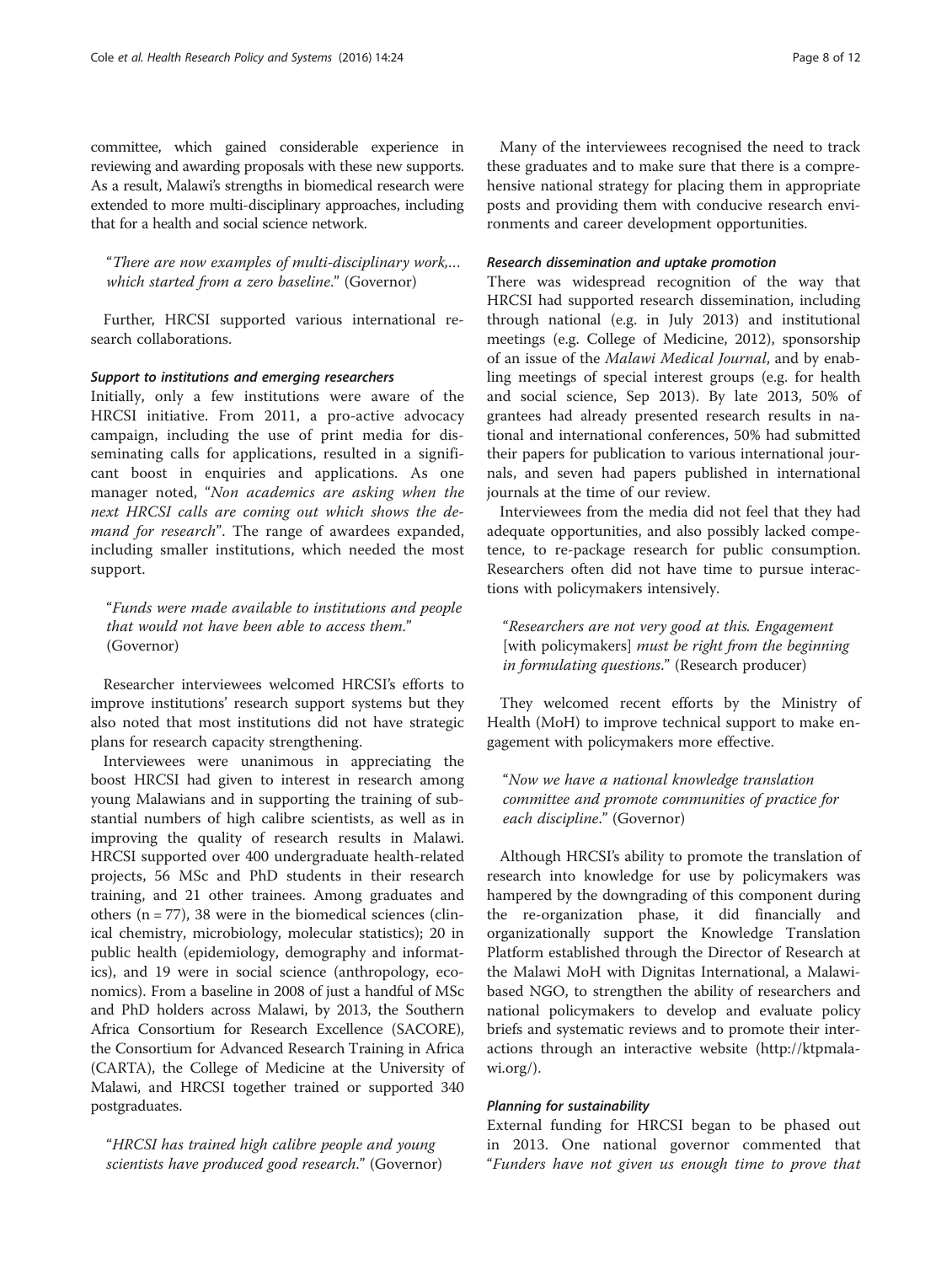we can manage this project" and another that "Two years is too short to be able to demonstrate impact". There was overwhelming support among interviewees for HRCSI to continue as a research management centre.

# "Now HRCSI needs to rationalise its operations, concentrate on research systems to promote a research culture." (Research producer)

They supported a mandate to act as the hub for channelling research funding from all health research donors, to coordinate priority setting, and to bring people together to feed knowledge into the 'policy machinery'. Considerable differences were expressed by interviewees about options for the best institutional location of HRCSI (Table [2\)](#page-5-0). Some thought it should "meld with existing health efforts" and be located within the MoH research Unit, though a governor warned that the "MoH may not prioritise HRCSI activities in the long-term because they have put research money into districts." The majority view was that it should be integrated into NCST as the coordinating, multi-sectoral agency for research in Malawi. There was general agreement that the systems, processes (including financial), leadership and the health team within NCST, as well as linkages with the Ministry of Education, would need further strengthening.

In early 2014, as part of HRCSI's consolidation phase, a National Health Science Research Committee was formed under the auspices of the NCST, with a mandate to "Promote, support, coordinate, and regulate research and development" in a set of health research fields. It includes ethical review for those researchers in institutions without such capacity. Recently, the first meeting of the Knowledge Translation Platform brought together researchers, experts and policymakers around a policy brief on hypertension. Further, the Social Science for Health network has become more established with a membership and notice board, becoming a focal point for such research (Mathildah Chithila, personal communication). However, the extent to which a secretariat associated with the Committee might perform the fuller suite of functions of an R4D platform remains unclear.

### **Discussion**

### R4D platform development

The process of setting up a national R4D platform was not without considerable challenges in the start-up period partly related to differences in actors' perceptions of implementation. An important factor was the nascent state of the Malawian NCST at the initiation of HRCSI funding [\[6](#page-11-0)]. Given Malawi's history of primarily international funding directly to a small number of research centres, without strong engagement in national

governance (including priority setting) and management, the initial difficulties were perhaps not surprising, particularly given some of the tensions associated with health research capacity strengthening [\[18](#page-11-0)]. In response to a similar situation in the Western Pacific, Rani et al. [[10\]](#page-11-0) called for substantial investment in "essential health" research and management functions", something which HRCSI did in the NCST. Further, HRCSI confronted the thorny "research management and governance" issues which de Haan et al. [\[8\]](#page-11-0) noted during research priority setting in Tanzania, and which Mills et al. [\[19](#page-11-0)] noted during a mid-term review of the HRCSI sister body, the Consortium for National Health Research in Kenya.

In the case of HRCSI, the challenges forced a reorganization and renewed emphasis on research management systems, which eventually bore fruit in sets of guidelines and procedures appropriate to a national R4D platform and enhanced national health research capacity. In terms of our framework of components, HRCSI did stimulate demand for health research, lobbied for domestic funding, engaged in coordination, developed research networks feedback and evaluation, promoted information sharing/knowledge exchange, and contributed to structures to promote research use. In terms of the 12 areas of performance for research councils ([[7\]](#page-11-0), p. 38), HRCSI became competent in managing over half: setting research agenda/research priorities, disbursement of research grants (various categories), disbursements of scholarships and loans (mostly masters and doctoral students), capacity-building/training of researchers, funding support for infrastructure development, valorisation of results (dissemination and uptake of research reports and findings), and supporting scientific publishing/scientific journals  $(n = 7)$ . Such results were consistent with the UNESCO report on Malawi, which cited HRCSI as an example of an achievement in science and technology research funding ([[6](#page-11-0)], p. 93).

## Institutional location of national research councils or R4D platforms

When approaching health research systems as a whole, Ghaffar et al. [\[12](#page-11-0)] described a number of different options for the types and locations of coordinating bodies. Focusing on science and technology for innovation councils in sub-Saharan Africa, Mouton et al. [\[7](#page-11-0)] discerned different models or cases distinguishing the role of the funder (principal) and the agent (council): (1) the paradigm case in which the government was the primary funder through a national funding council for all sectors, to research organizations; (2) the sector-differentiated model, similar to the paradigm case, but with sector specific councils; (3) the multiple principle-agents model, in which different principals fund through different agents; and (4) the embedded agent case where the council or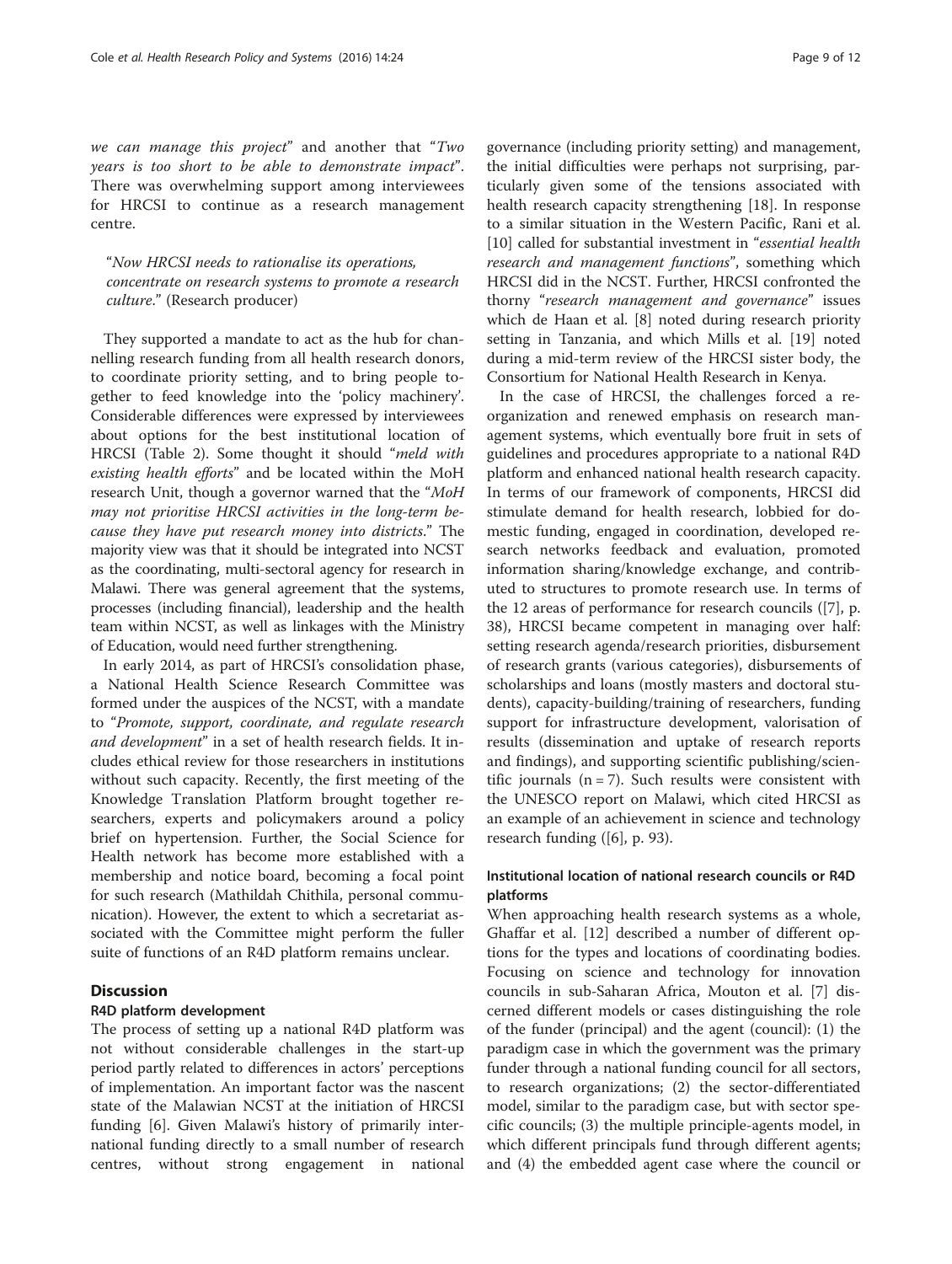<span id="page-9-0"></span>agent is part of the government. Given the preponderance of international sources of funding in most LICs, the first would be unusual, as multiple principles are common. The Malawian MoH Research Unit might be an example of the embedded model. In terms of agents, HRCSI could be seen to be along the lines of the sectordifferentiated model during its tenure, somewhat separate from government and focused on health, although the longer term vision was for it to extend its remit to cover all sectors. However, it does not neatly match any of the models or cases, despite the utility of their exposition and examples from other countries in sub-Saharan Africa by Mouton et al. [\[7\]](#page-11-0). Furthermore, the final host for HRCSI was arrived at following intense jockeying among government departments, a scenario applicable across the civil service where projects perceived to have more financial and other benefits are more attractive. Given the perceptions of interviewees and differences over preferred location of a national R4D platform such as HRCSI, some further discussion is likely warranted, as it would be in other contexts where R4D platforms are being established or reviewed.

Table 3 Common perspectives among actors and associated lessons learned, by phase

| Phase                          | Perspective                                                                                                                                                                                                                                                                                                                                                                                                                                                                                                                                                                                                                                                                   | Lessons                                                                                                                                                                                                                                                                                                                                                                                                                                          |
|--------------------------------|-------------------------------------------------------------------------------------------------------------------------------------------------------------------------------------------------------------------------------------------------------------------------------------------------------------------------------------------------------------------------------------------------------------------------------------------------------------------------------------------------------------------------------------------------------------------------------------------------------------------------------------------------------------------------------|--------------------------------------------------------------------------------------------------------------------------------------------------------------------------------------------------------------------------------------------------------------------------------------------------------------------------------------------------------------------------------------------------------------------------------------------------|
| Start-up                       | Fraught with difficulties, primarily because the incubation phase<br>was overly ambitious and unrealistic assumptions had been made<br>about the existing baseline capacity in Malawi for grant-making                                                                                                                                                                                                                                                                                                                                                                                                                                                                        | In-depth review of the systems is needed to absorb, disburse<br>and account for the funds and a plan to fill any gaps Sufficient<br>time should be set aside for establishing roles, responsibilities<br>and relationships between all the partners Consider a separate<br>start-up phase (0 to 12-18 months) from a 'production' phase<br>(12-18 to 42-48 months), with funding of the second phase<br>contingent on effective systems in place |
| Reorganization                 | Extra support and accountability were mechanisms introduced<br>to improve financial and project management                                                                                                                                                                                                                                                                                                                                                                                                                                                                                                                                                                    | Make sure the structures, systems and processes are fit for the<br>purpose of awarding grants before calling for applications                                                                                                                                                                                                                                                                                                                    |
| Implementation                 | The National Health Research Agenda (2012-2016) developed<br>through background papers and broad consultation was 'highly<br>commended' Development of a registry of research to capture<br>protocols and ethics submissions and to track fulfilment of the<br>research agenda remained at an early stage                                                                                                                                                                                                                                                                                                                                                                     | Consensus building around priority setting is a crucial initial<br>function of an R&D platform                                                                                                                                                                                                                                                                                                                                                   |
| Implementation                 | Contributed to enhancing mechanisms in Malawi for managing<br>research processes and funding The award process was generally<br>viewed as non-corrupt but consistent reports of problems with the<br>application process remained, including difficulties with submission<br>and poor communication about the outcome of applications HRCSI<br>Developed supporting guidelines and tools for the various stages of<br>the grant awarding process Post award approval, most interviewees<br>were satisfied with their interactions with Health Research Capacity<br>Strengthening Initiative (HRCSI), including professional staff, as well<br>as during organized site visits | Place a higher priority on these functions early on in the<br>development of a research and development platform                                                                                                                                                                                                                                                                                                                                 |
| Implementation                 | HRCSI produced a step change in fostering research interest<br>among young Malawians and enlarging the number of high<br>calibre scientists in Malawi; the diversity of awards was popular,<br>with short-term grants raising awareness and providing research<br>exposure, and longer-term grants achieving strengthened capacity<br>to do research                                                                                                                                                                                                                                                                                                                          | The huge appetite for more training in health research in lower-<br>income countries is currently under-met                                                                                                                                                                                                                                                                                                                                      |
|                                | Implementation An advocacy campaign succeeded in making awards to some of<br>the smaller institutions, including those in the non-government<br>sector                                                                                                                                                                                                                                                                                                                                                                                                                                                                                                                        | Institutions in a range of types, sizes, and functions are able to<br>engage in research                                                                                                                                                                                                                                                                                                                                                         |
| Implementation                 | Research dissemination occurred through national and institutional<br>meetings and academic media, and by sponsoring attendance at<br>conferences (approximately half of all projects were presented);<br>potential for disseminating research results to the general public<br>through local radio and television media was not fully exploited<br>New initiative with non-governmental organisations was designed<br>to bring together policymakers, subject experts and researchers for<br>the purpose of catalysing research uptake                                                                                                                                       | Knowledge transfer and promotion of research utilization a key<br>function which needs explicit resourcing in R&D platforms                                                                                                                                                                                                                                                                                                                      |
| Planning for<br>sustainability | Interviewees voiced overwhelming support for continuation of<br>HRCSI as a national research management centre, with the long-<br>term vision that it could be a national hub for grant management<br>across all sectors (starting with Education), more firmly embedded<br>within National Council of Science and Technology (NCST)                                                                                                                                                                                                                                                                                                                                          | Further strengthening of systems, processes and leadership<br>within NCST and linkages to other sectors needed.                                                                                                                                                                                                                                                                                                                                  |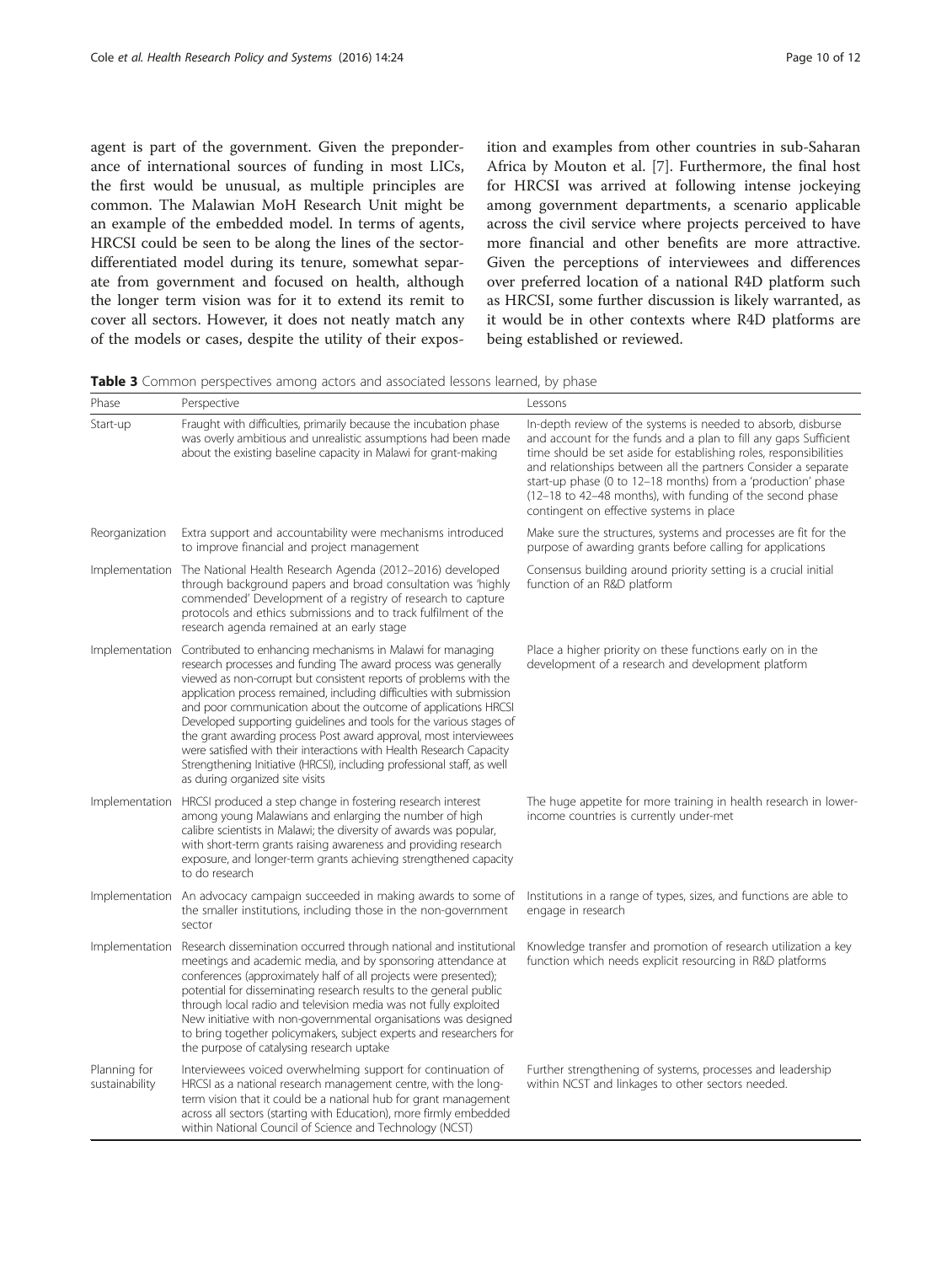### <span id="page-10-0"></span>Lessons

Some general lessons can be learned from the Malawian experience, some of which are summarized in Table [3.](#page-9-0) In particular, this case study highlights the importance of adhering to the principals involved in designing capacity strengthening programmes – starting small and expanding gradually, finding and building on what exists already, and establishing trusting and well-defined partnerships [[18](#page-11-0), [20\]](#page-11-0). Having a clear sense of the baseline of research council functioning is important, as is the consensusbuilding role of inclusive priority setting. Key lessons also include making sure that the structures, systems and processes are fit for the purpose of awarding grants before calling for applications, and placing a higher priority on these functions early in the development of a research and development platform. Given the extent to which funding for research and research training in LICs is currently grossly inadequate, including Malawi [\[21\]](#page-11-0), a variety of mechanisms for research management are likely appropriate. Further, reaching out to a wide range of types, sizes and functions of institutions to engage them in implementation research is appropriate.

#### Limitations

Due to time limits and financial constraints (evaluation budget approximately 0.5% of HRCSI project spend), only about 20% of the total 173 individuals associated with HRCSI could be interviewed. However, none of the interviewees identified any other individuals who were not on the list and whom they thought should be interviewed. Further, as individuals from all five categories were interviewed and saturation points were reached for all the major points, it is unlikely that additional interviews would have resulted in significant new information. However, within the scope of our review, we were not able to undertake in-depth explorations of the major points identified.

Further bibliometric follow-up monitoring and analyses are needed to pick up the long tail of publication and assess its relationship to the National Health Research Agenda and its priorities. Assessment of the longer term impacts of HRCSI and its funded research would take longer but would provide an opportunity for LIC R4D platforms to engage in follow-up evaluation which can support mutual learning [[22\]](#page-11-0).

Finally, evidence on the course of R4D platforms in LICs remains limited, making a fuller discussion of the pros and cons of various approaches and the linkages with our framework of actors and components remain rudimentary.

## Conclusions

This work contributes a framework for collecting data on key actors and components in a research system. It considers how a research council or R4D platform's performance might be analysed in relation to them. Given the paucity of case studies of health R4D platforms in LICs, even while important shifts to LIC 'ownership' of research are occurring [[23](#page-11-0)], further case studies and research are warranted to jointly build better evidence and improve R4D platform setup with ongoing quality improvement.

#### **Endnotes**

<sup>1</sup>Anon. HRCS Initiative Proposal for Malawi. Amended February 2009.

#### Abbreviations

HRCSI: Health Research Capacity Strengthening Initiative; LATH UMOYO: Liverpool Associates in Tropical Health, Umoyo; MoH: Ministry of Health; NCST: National Commission for Science and Technology; R4D: Research For Development..

#### Competing interests

Other employees of Research for Equity And Community Health (REACH) Trust, but not LN, had been in receipt of funding from the Health Research Capacity Strengthening Initiative (HRCSI) project and the previous Director of REACH Trust was on an HRCSI advisory board. IB was mentioned in the original HRCSI bid in 2008 as a resource person for technical research issues during the incubation period, i.e. some e-mail advice to the programme manager in 2009 about the process for reviewing proposals. She did not receive any personal income for this work. At the time the Liverpool Associates in Tropical Health, Umovo (LATH UMOYO) was a subsidiary company of the Liverpool School of Tropical Medicine (LSTM) and so LATH UMOYO's income provided a contribution to LSTM's core costs.

#### Authors' contributions

IB designed the review which formed the basis of this paper, in conjunction with DCC and inputs from NF and LN. NF and DCC designed the evaluation tools, with inputs from IB and LN. All were involved in piloting the instruments and reviewing documentation. LN and IB did the majority of interviews. IB and LN did preliminary analysis and wrote the initial report. DCC independently reviewed interview notes and led the drafting of tables and this paper. NF formulated the stakeholders figure and conducted additional literature reviews. All contributed to revisions of the paper, agree to be accountable for the work and approved the final version for submission, which LN led.

#### Acknowledgements

HRCSI for funding the evaluation review which formed the basis of this paper. Mathildah T. Chithila-Munthali for her role in facilitating the evaluation review, including access to HRCSI records and comments on the initial report. Kassim Kwalamasa for liaison with the HRCSI team and for arranging and participating in the interviews. The many interviewees who gave of their time and participated with HRCSI in building health research in Malawi.

#### Author details

<sup>1</sup>Dalla Lana School of Public Health, University of Toronto, 155 College Street, Toronto, ON M5T 3M7, Canada. <sup>2</sup>REACH Trust, Health Services Research, PO Box 1597, Lilongwe, Malawi. <sup>3</sup>Dalla Lana School of Public Health, University of Toronto, Health Promotion Evaluation, 155 College Street, Toronto, ON M5T 3M7, Canada. <sup>4</sup>Liverpool School of Tropical Medicine, Pembroke Place, Liverpool L3 5QA, United Kingdom.

#### Received: 30 July 2015 Accepted: 11 March 2016 Published online: 01 April 2016

#### References

- 1. Lansang MA, Dennis R. Building capacity in health research in the developing world. Bull World Health Organ. 2004;82:764–70.
- 2. Terry RF, Salm JF, Nannei C, Dye C. Creating a global observatory for health R&D. Science. 2014;345:1302–4.